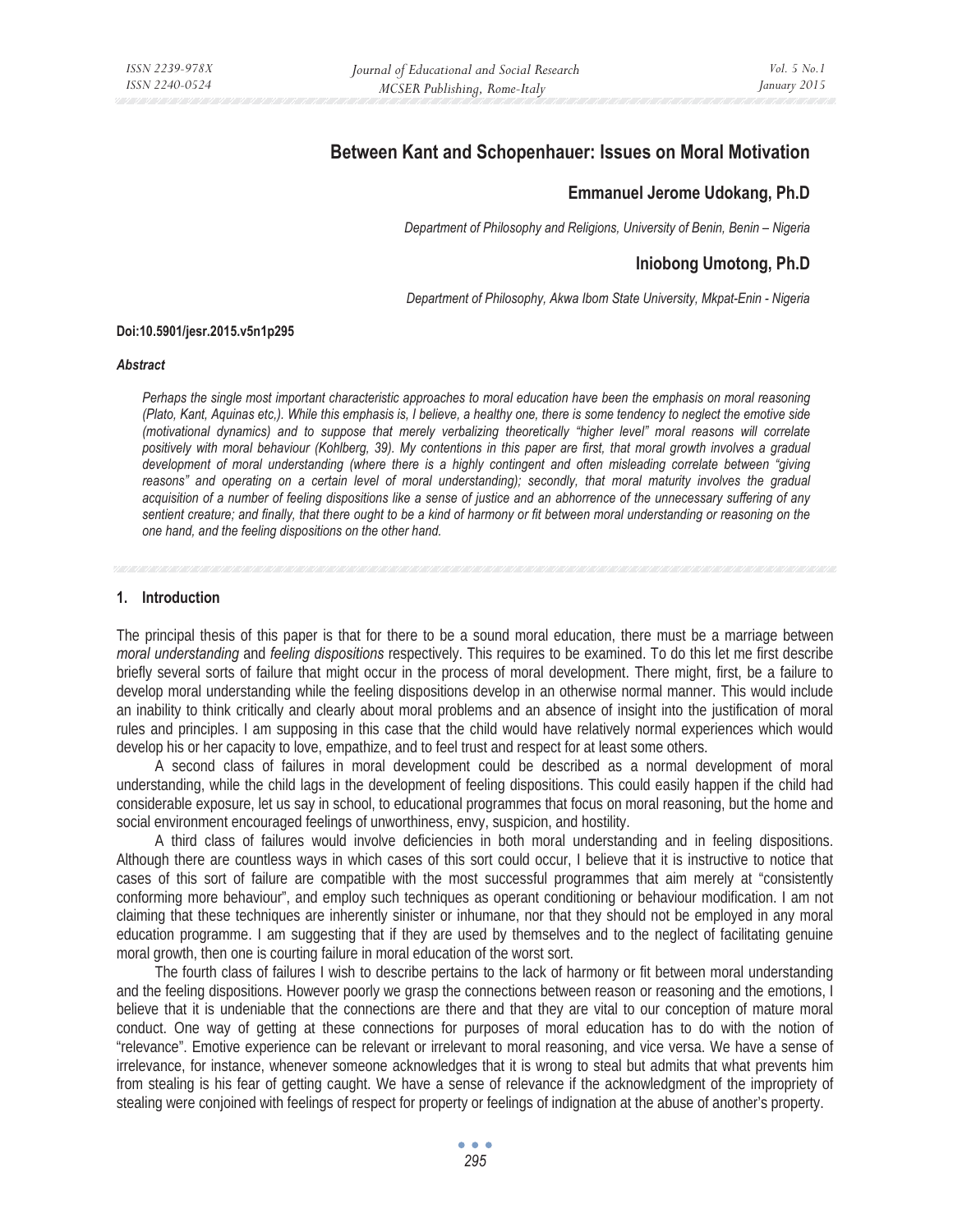| ISSN 2239-978X | Journal of Educational and Social Research | <i>Vol.</i> 5 $No.$ |
|----------------|--------------------------------------------|---------------------|
| ISSN 2240-0524 | MCSER Publishing, Rome-Italy               | January 2015        |

Another approach to clarifying connections between reason and feeling is to examine some of the criticisms that have been leveled at emotivist ethical theories. When the aim of moral discourse was claimed by C. L. Stevenson to be the achievement of 'agreement of attitude", the criterion of a "good reason" became any assertion whatever that was effectively persuasive in achieving this agreement. But our sense of moral relevance was shattered by examples of reasoning in which, for instance, a flattering comment caused someone to adopt a favourable attitude toward pre-marital sex. Regardless of the morality of pre-marital sex, it is certain that feeling flattered has nothing whatever to do with it.

Now it may be true that emotivism in the above form is no longer considered a viable ethical theory, but the problem of 'relevance" for moral educators is nonetheless real. Studies of attitude change and formation of feeling dispositions show that the causal factors involved in such change operate quite independently of the "logic of moral reasoning." A favourable attitude towards the teacher, for instance, is probably a strong causal factor is securing agreement in attitude with the teacher than any argument the teacher might be able to muster, however logically relevant and sound it is.

One could easily come to despair at such facts as these and yield to the apparent irrationality of the whole process of moral education. My own conclusions, however, do not counsel despair; they point rather toward a number of approaches that display plausible and educationally useful interconnections between logicality and moral feeling dispositions. In the remaining part of this paper, I shall try to develop particularly significant aspects of the views of Kant and Schopenhauer, as they apply to the problem of establishing a harmony or fit between moral understanding and moral feelings dispositions.

#### **2. Kant on Moral Motivation**

Kant was more insistent than any other moral philosopher that motives to action ought to be relevant to their rational or moral justification. Only too often, however, critics have misunderstood his position on moral motivation or they have rejected him completely because of some minor unpalatable views. I will divide my account of Kant into three topics:

- (a) Incentives to moral conduct found in the authority of reason and respect for the moral law;
- (b) Transformation of the motivational energy of a sensuous impulse into legitimate moral volition;
- (c) An argument which displays the rational channeling of self-respect and self-worth into universal respect for humanity.

#### *2.1 Incentives to moral conduct found in the authority of reason and respect for the moral law*

The authority of reason no doubt derives from a great number of sources: reasoning, and principles of our understanding make knowledge and communication possible; logical principles are regulative of all thought, whether it be about objects in nature or questions about what one ought to do; normally, to merely understand a logical inference or a mathematical proof is to feel its necessity and to acknowledge its regulative authority in our thought. Of course, these are only assertions, and to experience the full impact of their truth would involve careful study of the operations of reason in all of these areas. It would also help to try to imagine what human thought and action would be like without these rational operations. Given this normal all-pervasive regulative function of reason, it seems easier to appreciate how merely recognizing the logical force of an argument that concludes with a moral prescription could effectively determine the will. In fact, if the moral reasoning were quite clear and tight, one might suppose that it would take an exceptionally strong anti-moral motive or impulse to get one to "fly in the face of reason".

We can approach the question of how reason can supply incentives to moral conduct from another direction by considering the nature of man as free and autonomous (although Kant does not believe that a metaphysical proof of this nature is possible). It is in our capacity as law-making and rationally self-determining agents that we become conscious of or experience a sense of worth and dignity as persons, in contrast with mechanically determined things. The incentives of self-respect and self-contentment are by-products of this awareness of autonomy. In the context of moral education, Kant is extremely wary of dangling incentives in front of the child, for actions will then be performed because of the incentive rather than the relevant moral reason. Nevertheless, he is eager to strengthen any incentives that do not distract from the essential awareness of duty. The incentives of self-respect and self-contentment can be viewed in this light. First, the moral logic must be made crystal clear, and for Kant this is best done by a Socratic method that emphasizes self-discovery of the principles involved. (The child may come to see clearly that doing "X" in situation "A" would be making an exception of himself since "Xing" in situations relevantly similar to "A" could not be willed as a reasonable practice for all persons.) One effect of the perception of the moral logic may be a sensation of being put down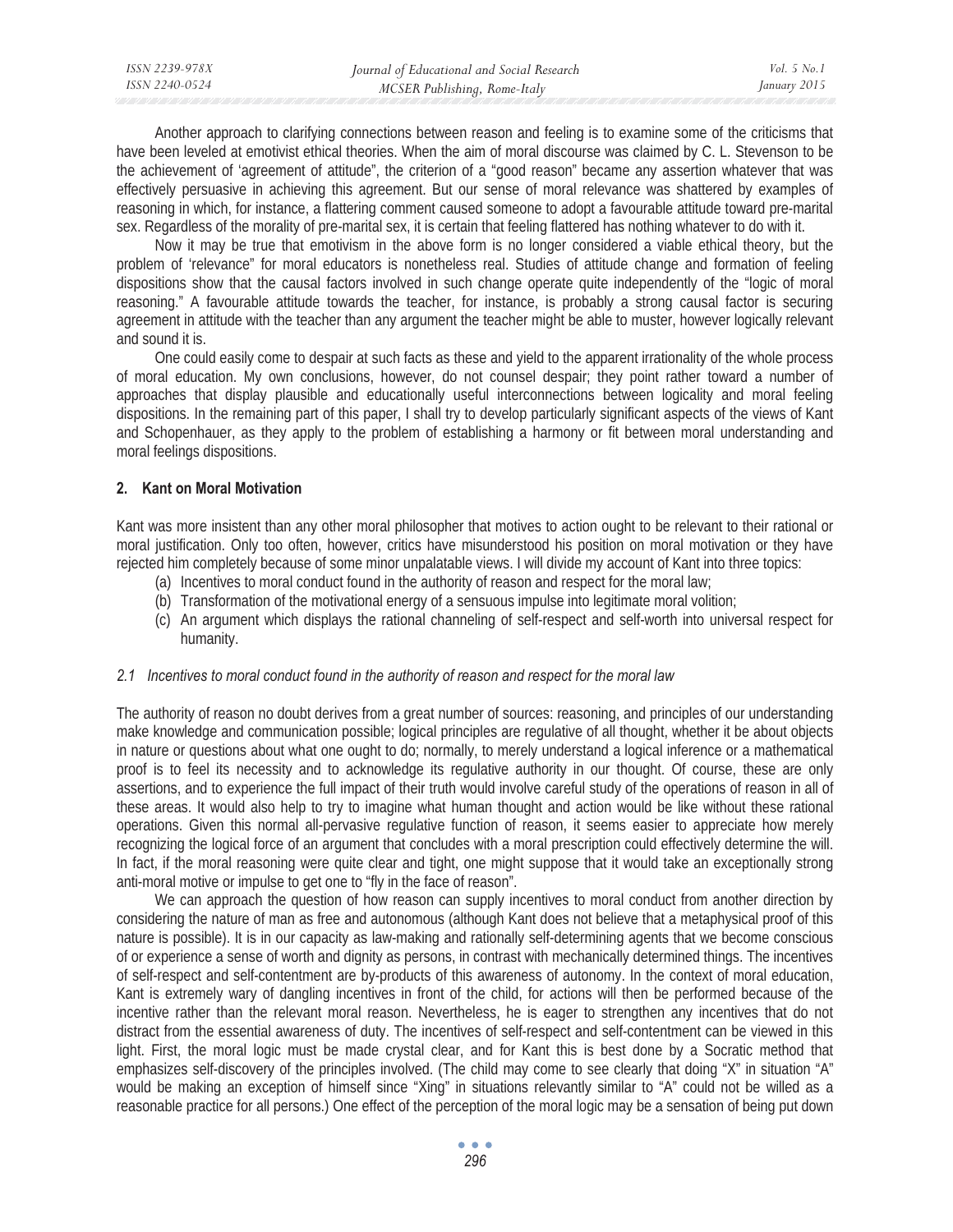or thwarted in one's desires or, as Kant expresses it, an experience of humiliation. But we must note that one could not feel humiliated or put down unless one also felt a degree of respect for the moral logic, and acting out of respect for duty or the moral law is proper moral motivation.

However, this is only half of the story, for the child can then be brought to understand that the moral logic is itself an expression of his own higher nature as a rational and autonomous person. So respect for the moral law involves at least the following three things: (a) an appreciation of the rigour of the moral logic; (b) a sense of being humiliated by or subordinated to this regulation; and finally (c) a sense of self-respect and contentment by virtue of being the author of the law and the master of one's sensuous nature.

There is a further interesting dimension to self-respect and contentment as moral incentives. While it is an irrelevant and non-moral motive to perform one's duty because it will make one happy, Kant allows that there is a relevant moral incentive in feeling deserving of happiness. The right thing must be done even if it involves a clearly calculable loss in one's happiness, but in doing the right thing – because one recognizes that it is the right thing – one contributes to one's very worthiness to be happy. Likewise in failure to do what is right when one knows what it is and could have done it, one may experience as loss of self-respect and a sense of being undeserving of happiness.

### *2.2 Transformation of the motivational energy of a sensuous impulse into legitimate moral volition.*

The maxim of our action is the actual principle of an action or of a contemplated action. Obviously, it is a kind of action in which we have some interest whether it be self-regarding or other-regarding. Thus we may say that prior to any process of rational and moral justification, the maxim of our contemplated action is motivationally charged by some desire, interest, or inclination. Before one could say that an action on some maxim was that of an autonomous moral agent, the agent would have had to subject the maxim to the test of rational and moral principles. If the maxim fails to gain the rational – moral seal of approval, so to speak, there will be the common internal struggle between what one wants to do and what one believes one ought to do. Kant focuses on examples of this type because they demonstrate most clearly the concepts of the moral worth of an action and the necessity of acting out of respect for the moral law.

However, the great majority of our maxims surely gain the rational-moral seal of approval. If one has a sensation of thirst, for instance, and an inclination to take a drink, the motive of one's action would be, at this state heteronymous (that is, caused by something outside of the self-legislating activity of the agent). To become an autonomous moral motive, the inclination to take a drink must undergo a transformation. One may formulate a maxim to the effect that, if anyone experiences thirst and judges that his body needs liquid, and if there are no overriding moral demands at the time, then one ought to satisfy one's thirst by taking a drink. The original sensation of thirst, together with affirmations of the other conditions in the principle leads to an autonomous moral action. One has then acted on a principle that one's intelligent nature has formulated and judged to be objectively right or justifiable for any rational agent. Even when the motivational energy of a sensuous impulse supports a moral volition, the elements of duty for an autonomous moral agent appear to be two-fold: (a) we are obliged to subject all maxims to test; and (b) we are obliged to act only on maxims that have been legitimized by applications of rational and moral principles.

With the above discussion in mind, it is interesting to recall the moral definition of happiness that Kant espoused shortly after writing the *Critique of Pure Reason.* Happiness, he says, in so far as it depends upon our choice and not upon accidental circumstances, is nothing but 'well-ordered freedom." "Well-ordered freedom, the exercise of which occasions self-satisfaction, is the unity of all actions under general laws and is equivalent to morality" (Beck,215).

### *2.3 An argument which displays the rational channeling of self-respect and self-worth into universal respect for humanity (Paton, 95-96).*

I will proceed in a stepwise fashion and attempt to clearly expose both the logical development and the motivational changes.

(i) We may begin with an individual's possible vague sense of his own worth. This may, for some, find expression in certain fundamental beliefs, such as the belief that one ought to be able to satisfy one's desires, and that one's existence should be preserved and enhanced rather than abused or lessened. Because of the natural ego-involvement in the original perception of self-worth, there is no problem in accounting for the considerable strength of motivation supporting it. Although the individual may never articulate this working or subjective principle of volition, we may formulate it for him as follows: I will act in such a way as to treat my own existence as having intrinsic worth and not merely instrumental worth.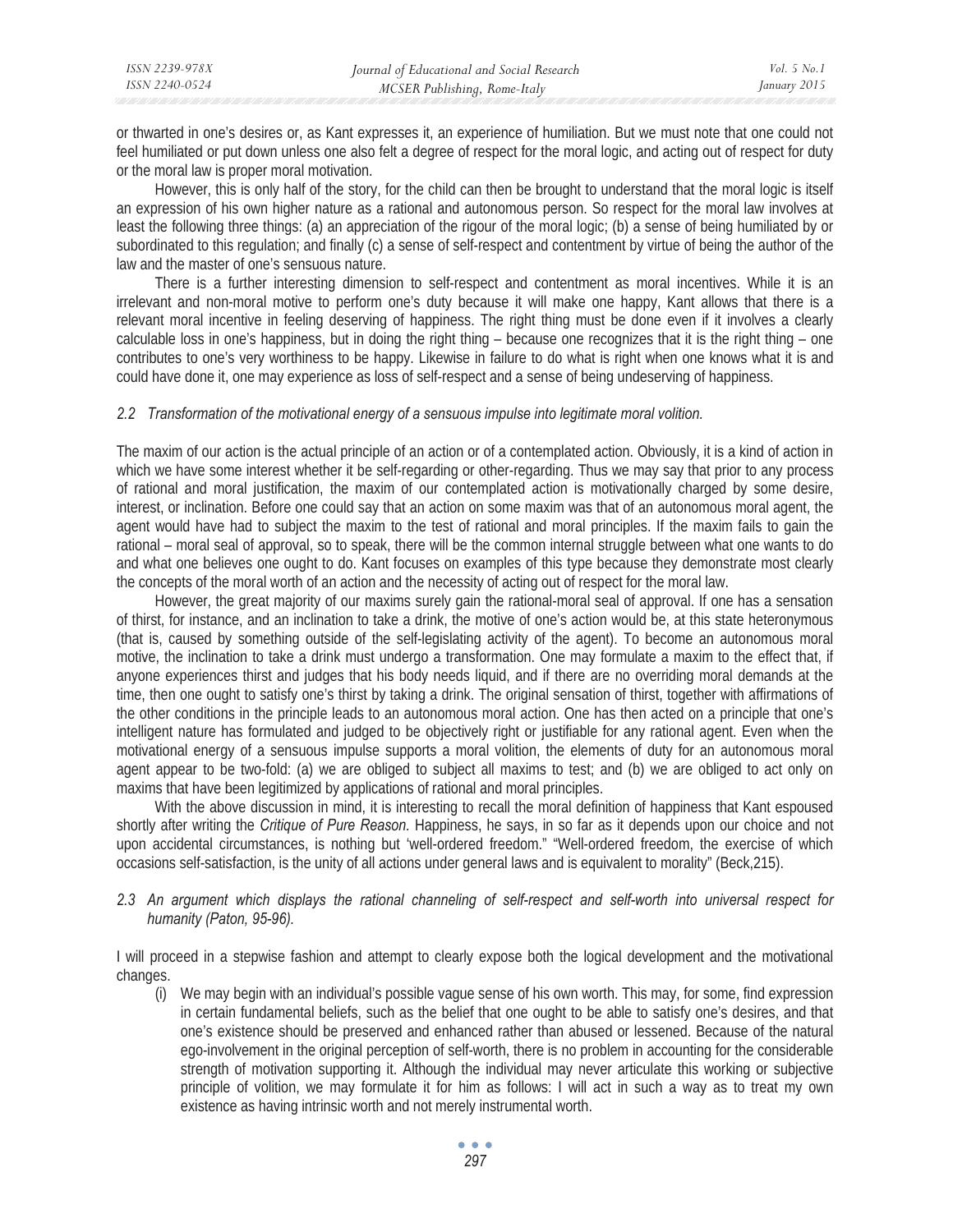- (ii) In the competitive give-and-take of social existence, the individual will find that others frequently do not respect the individual's sense of his own worth and he will often feel used, abused, or thwarted in his attempts to satisfy his interests. Thus, he will have an interest in making a public claim about the worth of his existence. He comes to believes then that his judgment that he is an "end" (a source of values to be respected) and not a mere means is justified – i.e., that there are good reasons for making this judgment. Armed with a sense of the objective validity of is belief in his own worth, he will press upon others his claim to be treated as an "end" and not merely a means. I should like to point out here that once the individual makes the move of pressing his claim upon others "by logic" as opposed to "by force", he is well on his way toward a moral commitment, as the following steps will show.
- (iii) Just what reasons might the individual give to support his belief about his own worth and his right to be treated with respect as a person and not a mere thing? Isn't it just those features of his existence that make him something more than a thing – e.g., his ability to use language and communicate, his ability to formulate rules of conduct and act on them, and indeed, his ability to be free or autonomous? Hence, his justification of his own worth consists in the possession of a rational nature. Either rational nature is valuable in itself, or it is capable of conferring intrinsic value on any being possessing it.
- (iv) The logic of giving reasons necessitates that if the individual's claim is justifiable for him on the grounds of possessing a rational nature, then he must acknowledge that it is justifiable for any person possessing a rational nature. The individual's motive for acting morally is a consequence of his recognition that his own sense of intrinsic worth and desire to be treated as an "end" and not a mere means, is justified only in if he respects others as being equally entitled to such treatment.
- (v) Hence, the individual is rationally committed to the moral principle: act in such a way that you always treat humanity, whether in your own person or in the person of any other, never simply as a means, but always at the same time as an "end."

### *2.4 Schopenhauer and the Metaphor of the Reservoir*

My second contention above asserted that moral maturity involves the gradual acquisition of a number of feeling dispositions like a sense of justice and an abhorrence of the unnecessary suffering of any sentient creature. The implication of the third contention has been that there should be a harmonious interdependence between the emotive and the rational-cognitive aspects of the individual's morality. Let me now develop this interdependence further by exploring a difference perspective on the individual's moral attitude toward others than that expressed in the Kantian argument. A deeply felt concern for or love of others must rank as highly relevant emotive experience in support of principles of justice and benevolence. Some theorists would go even further and maintain that the principles are dispensable if we have the all important love of others. It is difficult, however, to make clear sense of what such an ethic would be like "without principles."

There are several valuable points in the moral philosophy of Schopenhauer pertaining to this problem. True moral motivation, for Schopenhauer, has its origin in our feelings of compassion for the sufferings and happiness of others. Such feelings of compassion are psychologically possible because of our capacity to identify imaginatively with another and "in the case of his woe as such, I suffer directly with him, I feel his woe just as I ordinarily feel my own; and likewise, I directly desire his weal in the same way I otherwise desire only my own" (Schopenhauer, 143). These experiences of compassion may provide a motive, in the first degree, that prevents the individual from causing the suffering or the violation of the fundamental rights of another. Since, for Schopenhauer, "injure no one" is the first principle of justice, this degree of compassion is considered to be its motivational foundation. A higher degree of experiences of compassion incites the individual to go beyond the duties of justice to perform supererogatory acts of active help.

Now Schopenhauer recognizes that "it is by no means necessary for compassion actually to be stirred in each individual case, for it would often come too late" (150). He thus comes to the position that "although principles and abstract knowledge generally are by no means the original source or first foundation of morality, they are nevertheless indispensable to a moral course of life: they are the receptacle or reservoir which stores the habit of mind that has sprung from the fount of all morality … viz. compassion" (156). It is firmly held principles that make possible the self-control needed to act consistently in accordance with our moral obligations.

I am particularly intrigued y the suggestive metaphor of a principle taken to be a reservoir of the mind. The shape of the reservoir as a general disposition to judge and to choose is determined by a combination of rational reflection and concrete evaluative experience. If we lack concrete evaluative experience, in this case in the form of instances of